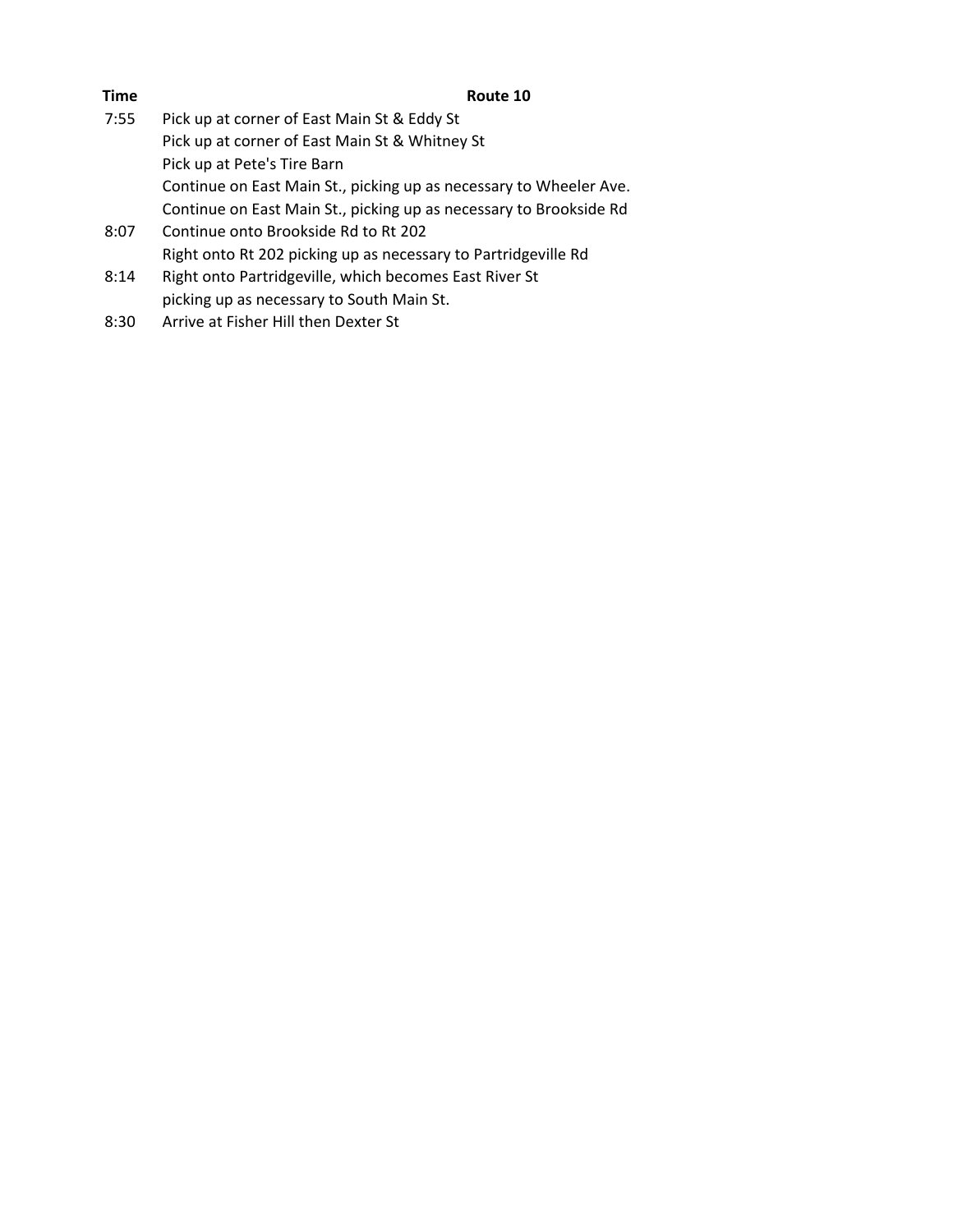7:50 Pick up on Packard Rd

Continue on Packard Rd to Mayo Rd., picking up as necessary to Fryeville Rd Right onto Fryeville Rd

Right onto Tully Rd picking up as necessary

- 8:00 Left onto Creamery Hill Rd, picking up as necessary to Main St in N.Orange Left onto Main St in N.Orange picking up as necessary to Sentinel Elm Rd. Turn around & pick up at Sentinel Elm Rd Continue back on Main St, picking up as necessary to Town Farm Rd on Warwick Line Turn around at Gale Rd, continue back down Main St.
- 8:15 Right on North Main Street picking up as necessary to Dexter St
- 8:30 Arrive at Fisher Hill then Dexter Park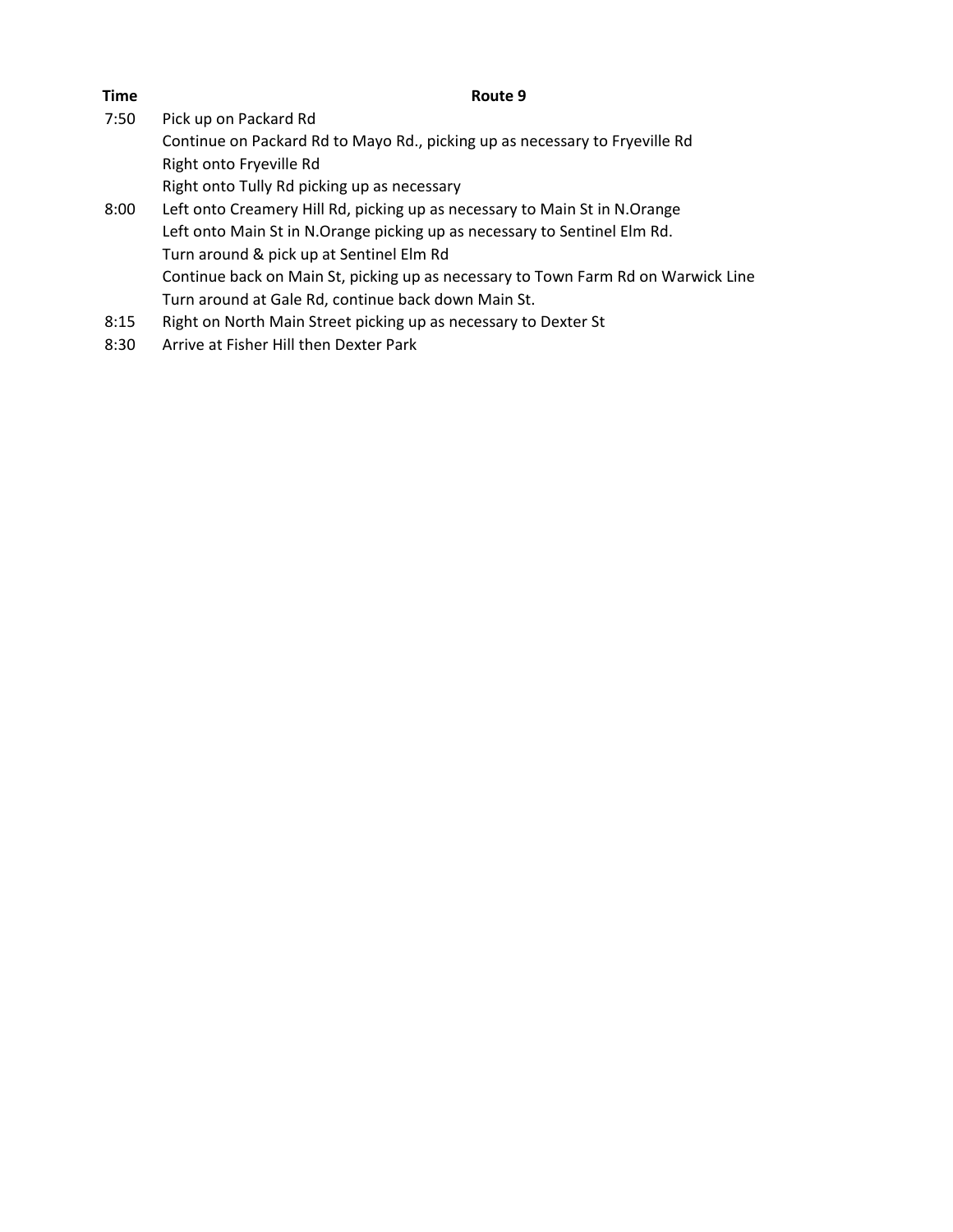| Time | Route 7                                                                            |
|------|------------------------------------------------------------------------------------|
| 7:35 | Start at Corner of Tully Rd & Butterworth Rd continuing down Tully Rd toward Athol |
|      | Tully Rd picking up as necessary to Evergreen Drive                                |
| 7:47 | Left onto Evergreen Dr., picking up as necessary to Memorial Drive                 |
|      | Left onto Memorial Dr., picking up as necessary to Pine Street                     |
|      | Right onto Pine St., picking up as necessary to Memory Ln.                         |
|      | Right onto Memory Ln., picking up as necessary to Cannon Ln.                       |
|      | Right onto Cannon Ln., picking up as necessary to Tully Rd.                        |
| 7:57 | Right onto Tully Rd picking up as necessary to Creamery Hill Rd                    |
|      | Left on to Creamery Hill, Left on to Main Street                                   |
|      | Left on to Athol Road picking up as necessary to town line                         |
|      | Continue on to Mt Pleasant Rd                                                      |
|      | Right onto Rt 2A continuing to Orange center which becomes East Main St            |
| 8:17 | Pick up at Aubuchon Plaza and continue on East Main St                             |
| 8:23 | Pick up at Educare                                                                 |
|      | Continue to North Main St                                                          |
| 8:30 | Arrive at Fisher Hill then Dexter Park                                             |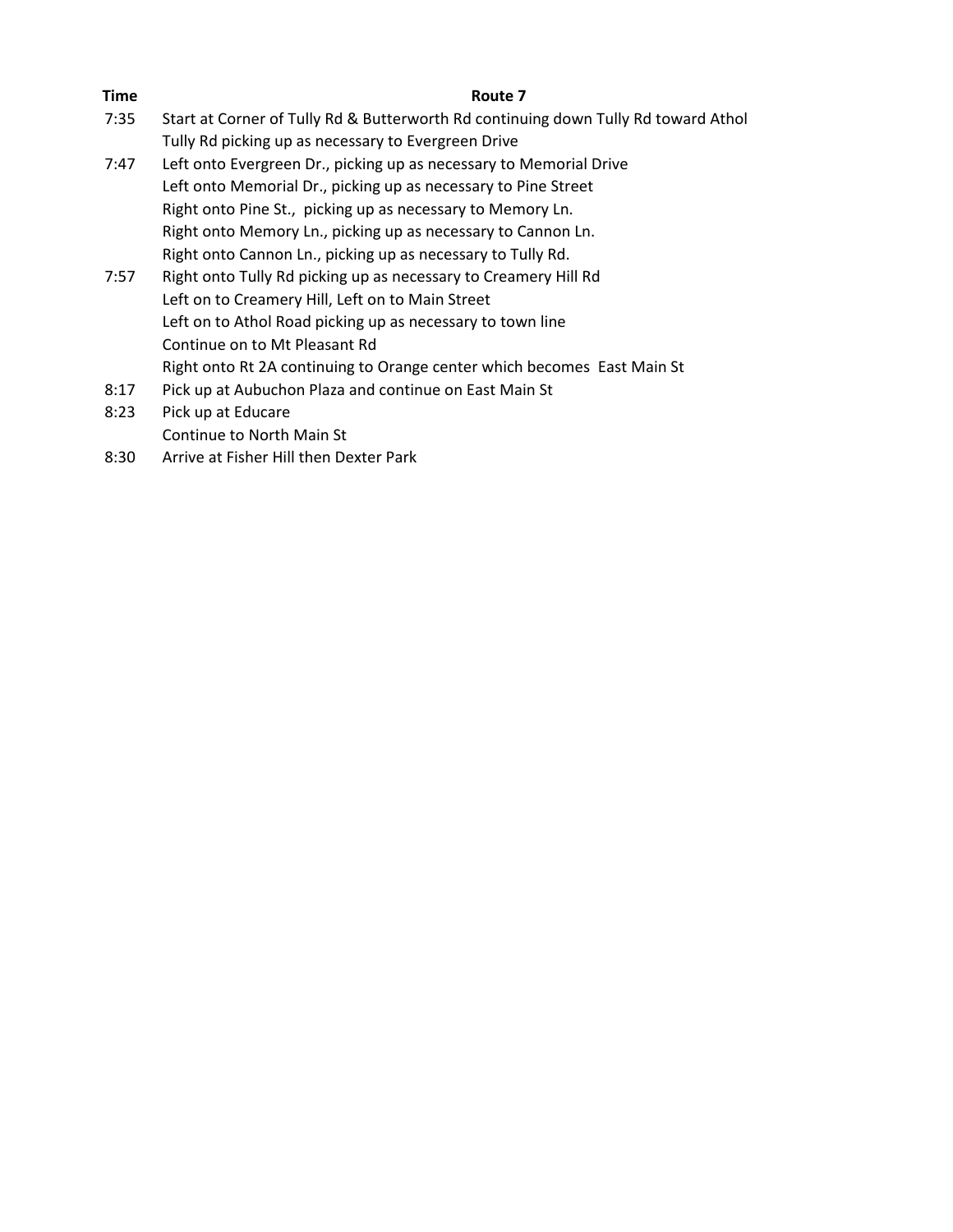| <b>Time</b> | Route 6                                                                    |
|-------------|----------------------------------------------------------------------------|
| 7:50        | Pick up at corner of West River St & Hamilton Ave                          |
|             | Continue on West River St to Oaklawn Ave picking up as necessary           |
| 7:58        | Right onto Oaklawn Ave picking up at Cul-de-sac                            |
|             | Continue back up Oaklawn Ave                                               |
|             | picking up at corner of Oaklawn Ave & West River St                        |
|             | Right onto West River St picking up as necessary to Rt 2                   |
|             | Continue on to Rt 2 West                                                   |
|             | Left onto Rt 2A East/Wendell & Orange Exit to Center of Orange             |
| 8:10        | Left onto Haskins Rd to Rt 78 picking up as necessary to Warwick town line |
|             | Turn around at Warwick town line                                           |
|             | Continue on Rt 78 heading to Orange picking up as necessary to Rt 2A       |
| 8:20        | Left onto Rt 2A picking up as necessary to lights at Center                |
|             | Left onto North Main Street                                                |
|             |                                                                            |

8:30 Arrive at Fisher Hill then Dexter Park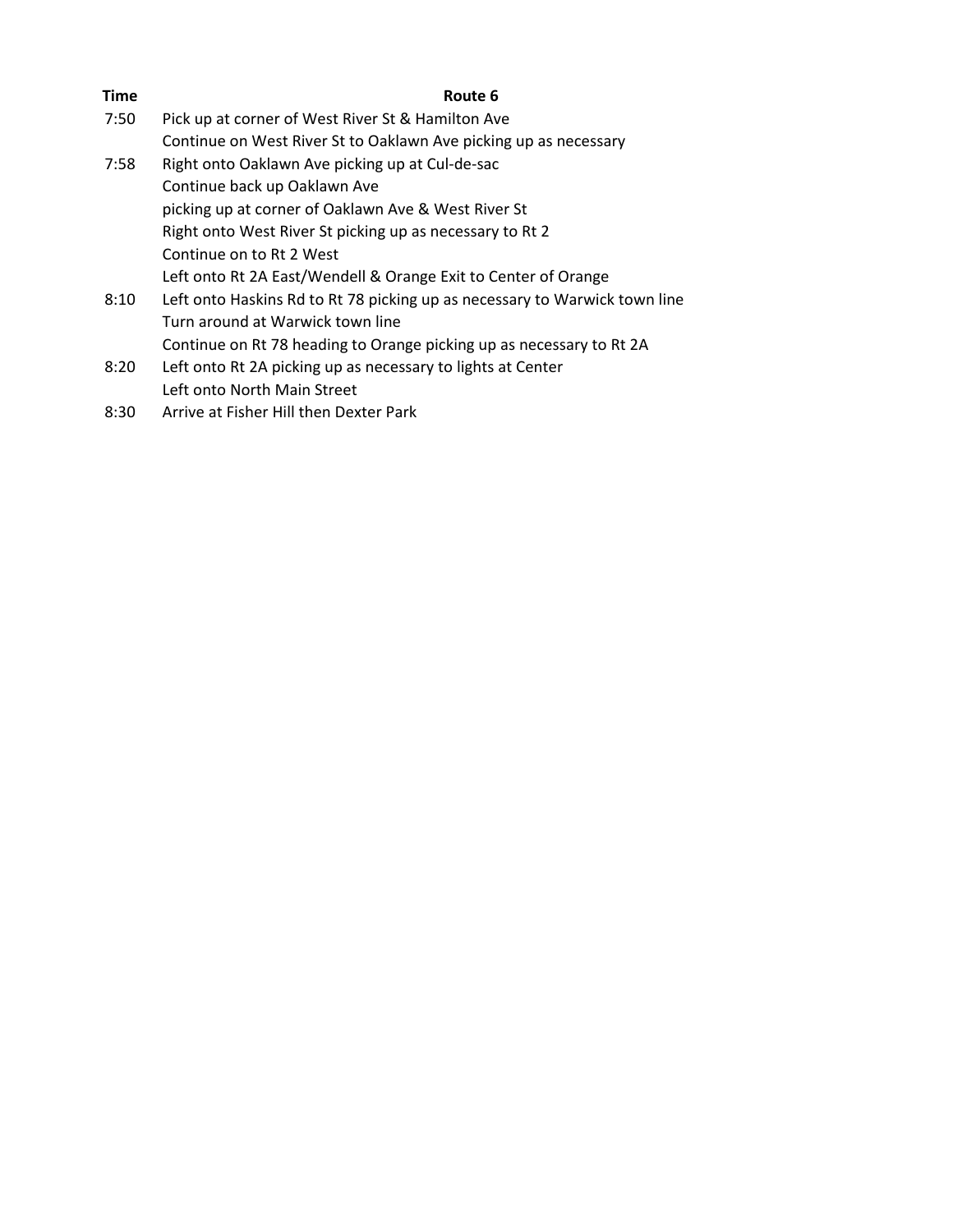| Time | Route 5                                                       |
|------|---------------------------------------------------------------|
| 8:00 | Pick up at corner of South Main St & Gay St                   |
|      | Continue down South Main St to Rt 202 picking up as necessary |
| 8:10 | Left of Rt 202 picking up as necessary to Partridgeville Rd   |
|      | Left on Partridgeville Rd which turns into East River St      |
| 8:18 | Pick up at Leisure Woods                                      |
|      | Continue on East River St to South Main St                    |
|      | Right on South Main St to North Main St                       |
| 8:30 | Arrive at Fisher Hill then Dexter Park                        |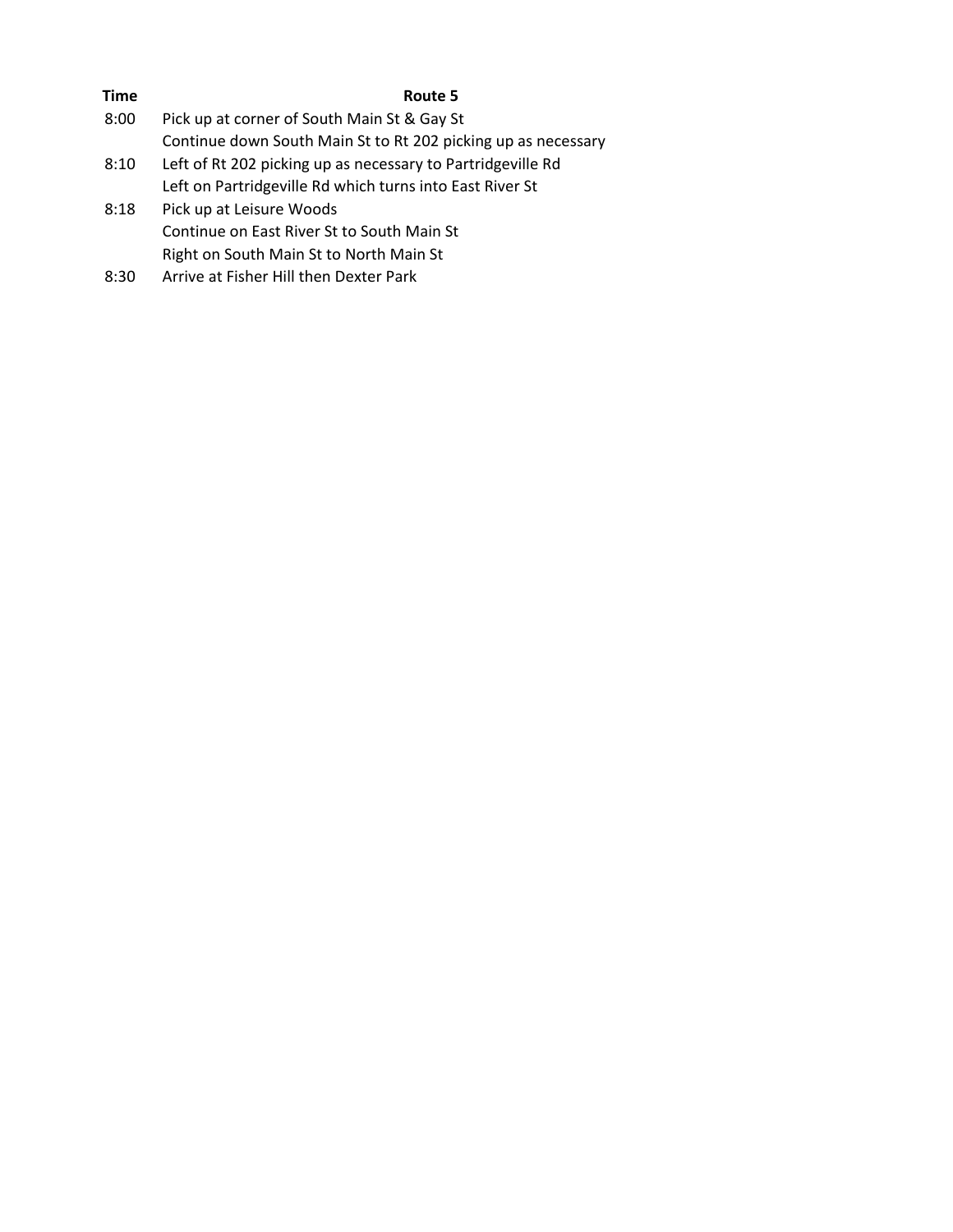- 7:53 Start at Tea House picking up as necessary on New Athol Rd to East Rd
- 7:55 Left onto East Rd picking up as necessary to Jones Cemetery Rd
- 8:00 Pick up at Corner of Jones Cemetery & East Rd Turn around at Jones Cemetery Road continue back down East Rd Picking up on East Road as necessary to Ward Rd Right onto Wheeler Ave
- 8:05 Picking up on Corner of Jones Cemeter & Wheeler Ave Right onto East Road picking up as necessary Turn around at 365 East Road heading toward Wheeler Ave
- 8:11 Picking up on Wheeler Ave as necessart to Rt 2A East Main St
- 8:30 Arrive at Fisher Hill then Dexter Park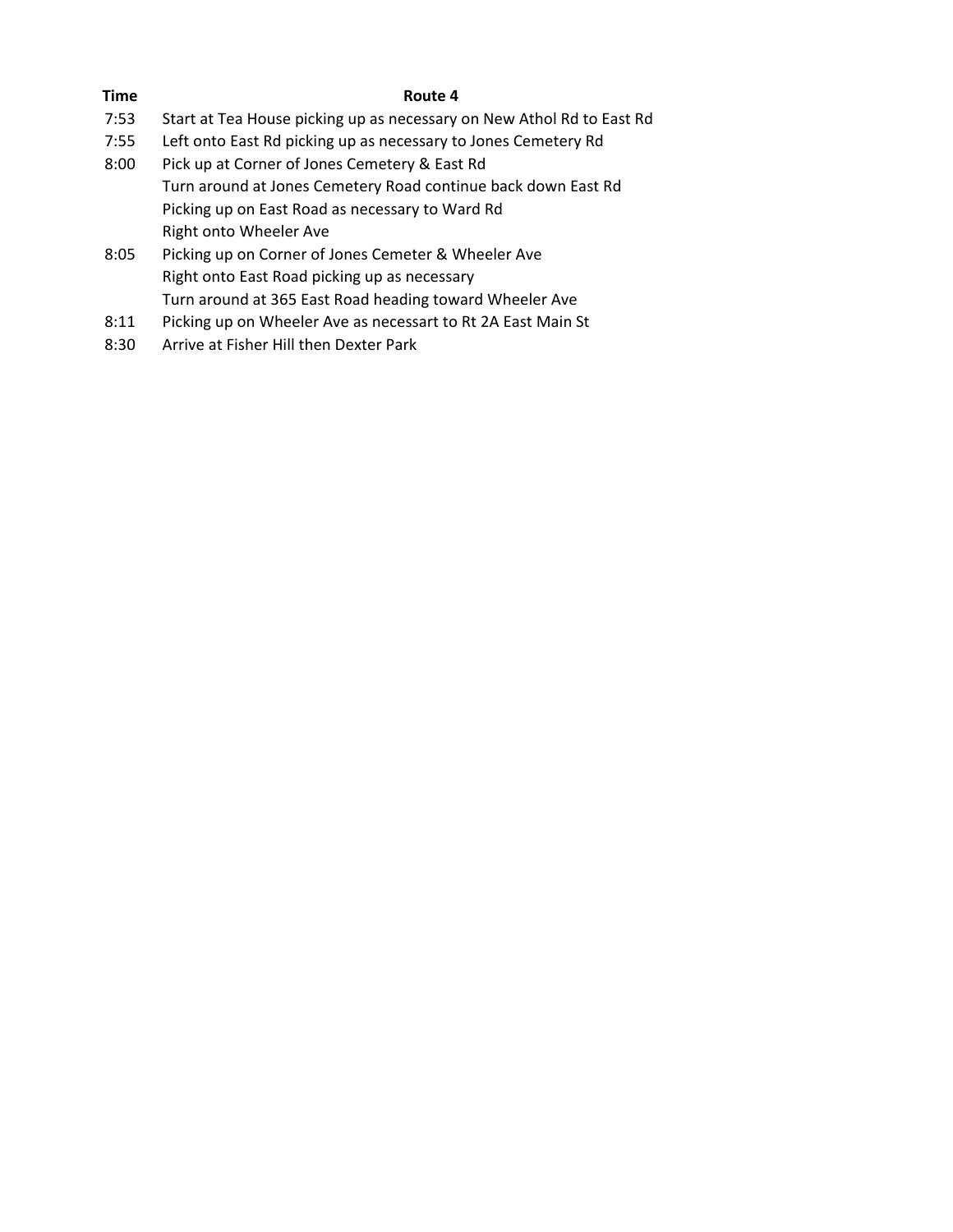| <b>Time</b> | Route 3                                                            |
|-------------|--------------------------------------------------------------------|
| 7:50        | Pick up at corner of Stone Valley Rd & Holtshire Rd                |
|             | Picking up as necessary on Holtshire Rd to Chestnut Hill Rd        |
| 7:57        | Pick up at top of Chestnut Hill Rd by mailboxes                    |
|             | Turn around and head back down Chestnut Hill Rd to Holtshire       |
|             | Continue on Holtshire Rd picking up as necessary to Neilson Rd     |
|             | Turn around and head to Fairmain Rd picking up necessary           |
| 8:09        | Continue to Mattawa Circle picking up as necessary                 |
|             | Continue to Lake Mattawa Rd picking up as necessary                |
|             | Left on to Walnut Hill Rd                                          |
|             | Pick up at corner of W. Myrtle St & Walnut Hill Rd                 |
|             | Continue down Walnut Hill to West River St picking up as necessary |
| 8:20        | Pick up at Triangle (Charles St, Putnam St & Walnut Hill Rd)       |
|             | Right on West River St                                             |
|             | Pick up at corner of Fountain St & West River St                   |
|             | Pick up at corner of Pleasant St & West River St                   |
|             | Pick up at corner of Cheney St & West River St                     |
| 8:30        | Arrive at Fisher Hill then Dexter Park                             |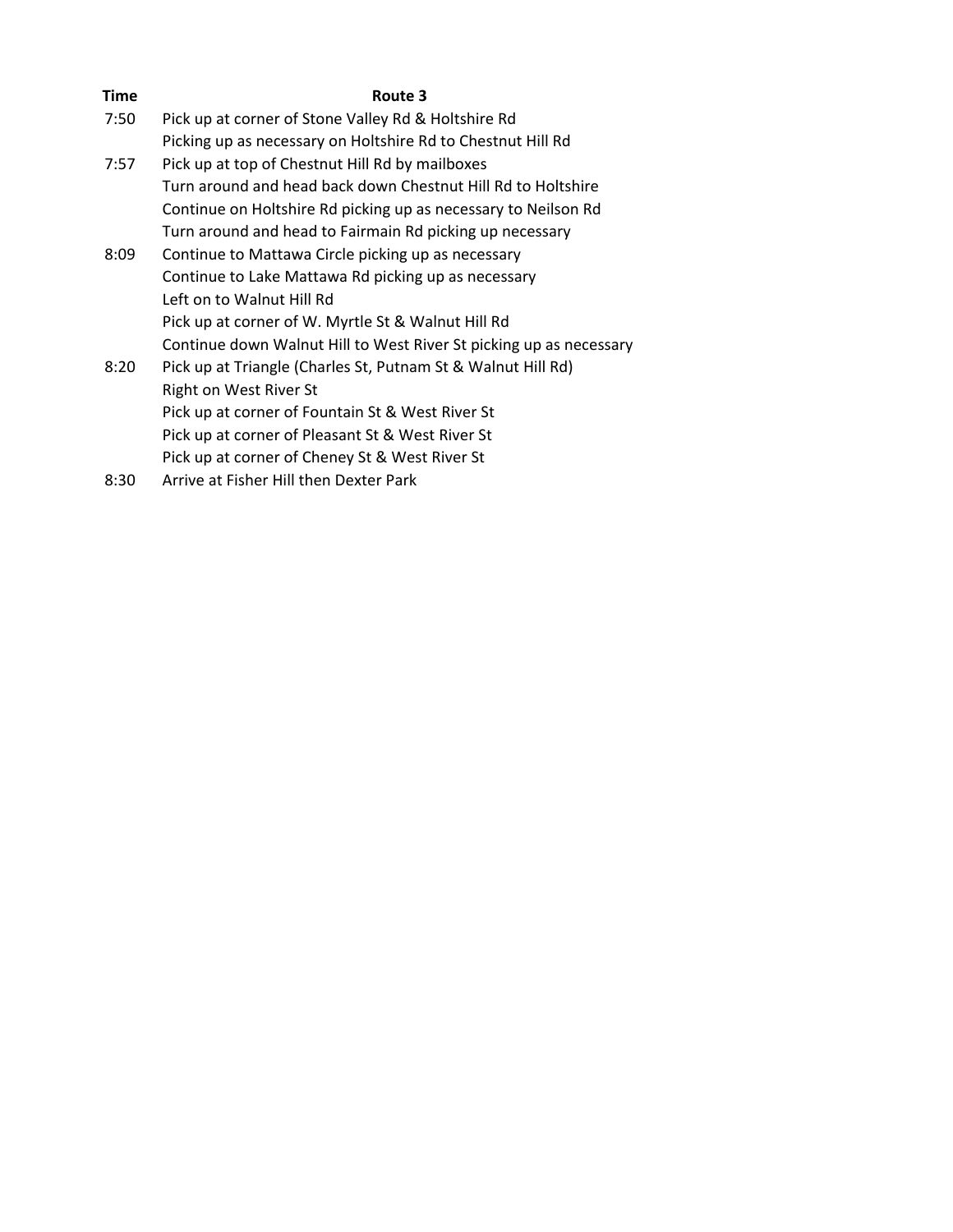| <b>Time</b> | Route 2                                           |
|-------------|---------------------------------------------------|
|             |                                                   |
| 8:15        | Pick up at Colonial Acres driveway                |
|             | Turn around at Orange Sand Yard on E. River St    |
| 8:17        | Pick up at corner of Prentiss St & East River St  |
|             | Continue on East River St picking up as necessary |
| 8:20        | Pick up at Pine Crest, Turn Around                |
| 8:30        | Arrive at Fisher Hill then Dexter Park            |
|             |                                                   |